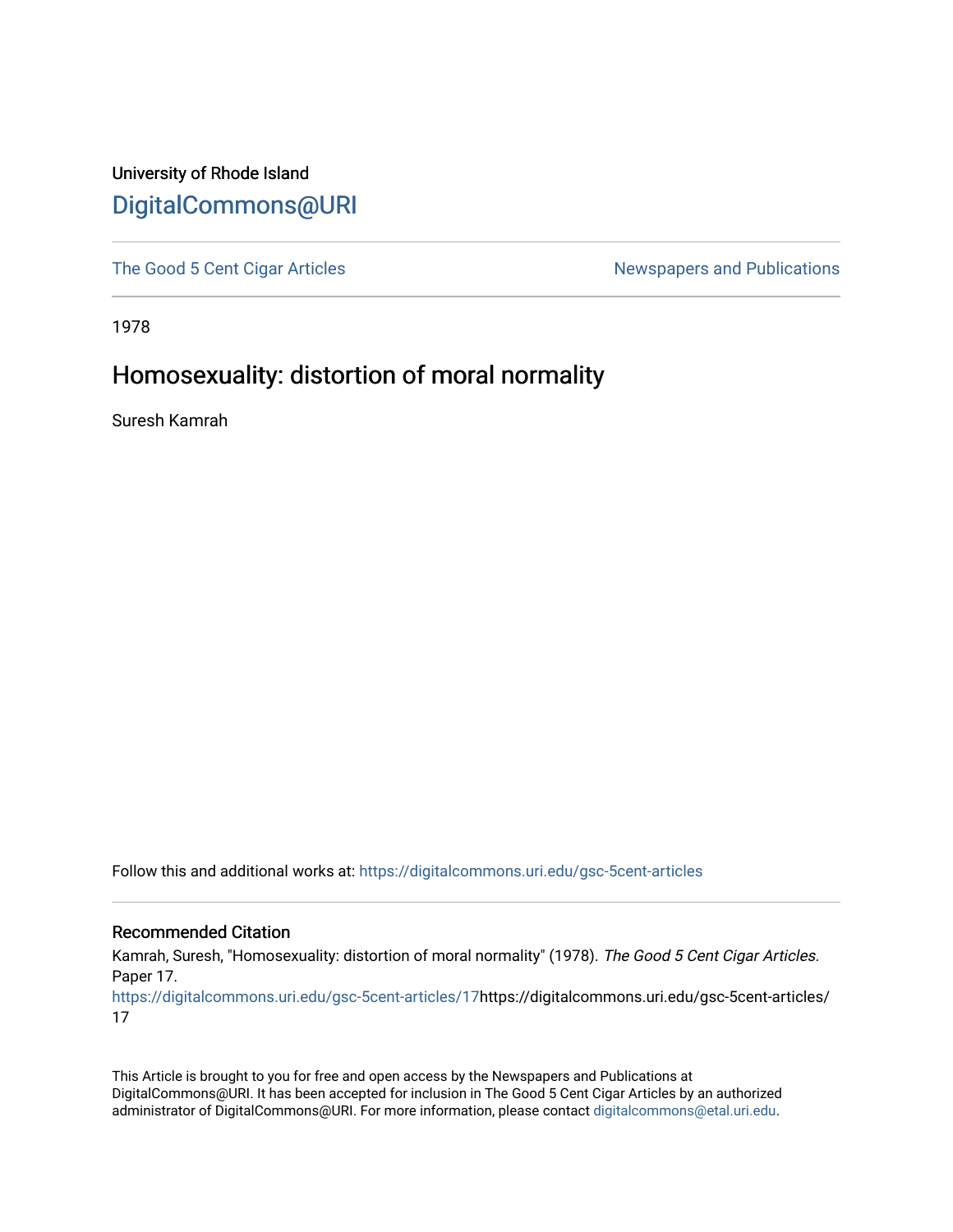

**"** 

## ---· , **"I**  (1988) **Homosexuality: distortion | of moral normality**

It Is said that when Joan of Arc felt the first flickers of flame and pain as she was being burned alive at the **stake,** she was heard to **give** out terrible screams. Screams that supposedly had an undying faith that God, the Savior, rescues all those who have been virtuous, Innocent and pure.

Such frenzied shrieks of moral piety and piercing eries for social acceptance can be heard all over the nation from members of a "new" minority group who profess an "alternative lifestyle", refuse to drink orange Juice (In publlc at least), and are adamant in invoking society's indifference towards their affectional and sexual preferences.

They have come out of their closets and Into the streets, with blatant sloganeering and un**abashed** ostentation. An In the universities and In **scattered**  walks of life, they are making their presence known - the homosexuals.

Such is their craving for human equality that homosexuals have chosen to Infringe the rights of others in order they may assert their own. Such-ls their zest for urgent public approval that they failed to see the slllness and contradiction behind the "Blue Jeana Day" to be held tomorrow at URI.

In a society in which pornography and prostitution **are**  constltutlonally protected and sex is implicitly shown on television and In movies sexual appetites are as morally irrelevant as skin color.

To the extent two or more members of the **same sex**  prefer to copulate together and live among themselves, such private living may be Justified on grounds of Individual morality.

Hence, society should be

 $\ddot{\phantom{0}}$ 

deterred from discriminating **against** lndlvlduals on the **basis**  of their sexual tendencies when It comes to providing employment opportunities, say, when hiring teachers. Surely, one must credit homosexuals with a code of professlonal ethics In the discharge of their duties, no matter what careers they are pursuing.

But the National Gay Task Force is wrong in asserting that homosexuals are the "most discriminated minority" In America just as it is wrong in presuming that all those who are seen **wearing** blue Jeans on Blue Jeans Days, are either **gays** or supporters of gay rights.

The extent of discrimination towards homosexuals Is relatively small compared to<br>blacks, women and other minorities. The civil service, police bureaus, **state** and Federal employment **agencies,**  and many corporations **have** officially announced that they do not dlscrlmnate **against**  homosexuals. .

Perhaps, the attempt to restrict employment opportunities In their favor **appears** to stem from qualitative factors: It **arises** from equal **presltge** and recognition than from material and financial disadvantages.

Historically, homosexuality has been a deviation from moral normallty. Moral rules need not rest of God, theology or any other rellglon but on a certain code of values that individuals believe would further the Interests of mutual living.

Traditionally, law and society have strived to distill essential values that would **serve as** standards towards more human ways of living. Such essential values are derived to get people to behave In **ways** considered socially useful.

*CJrz!d, l,/Vvt,.ULJ*  Mirit  $\rho$ ugl

~